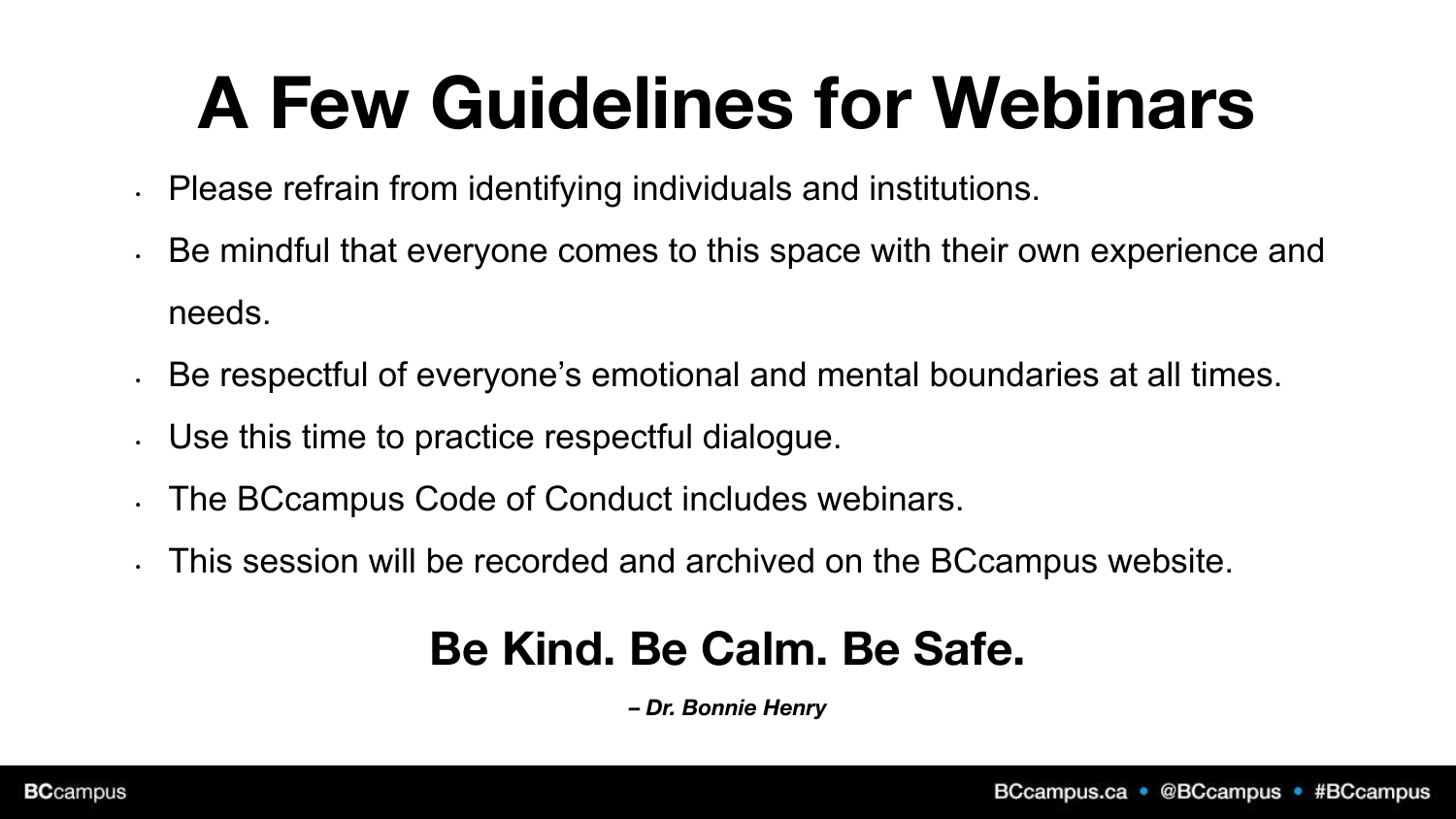

#### Adapting to COVID-19: Learning Design Studio Drop-In

Friday, July 31st, 2020, 1:30 - 2:30 pm

Ian Linkletter (Twitter: @Linkletter) and Brenna Clarke Gray (Twitter: @brennacgray)

More resources:<https://bit.ly/bccampuscommunity>  $\qquad$  #bccampuscommunity

 $\odot$  $_{\rm (cc)}$ 

Unless otherwise noted, this work is released under a CC BY 4.0 International Licence. Feel free to use, modify, or distribute any or all of this presentation with attribution.

BCcampus.ca · @BCcampus · #BCcampus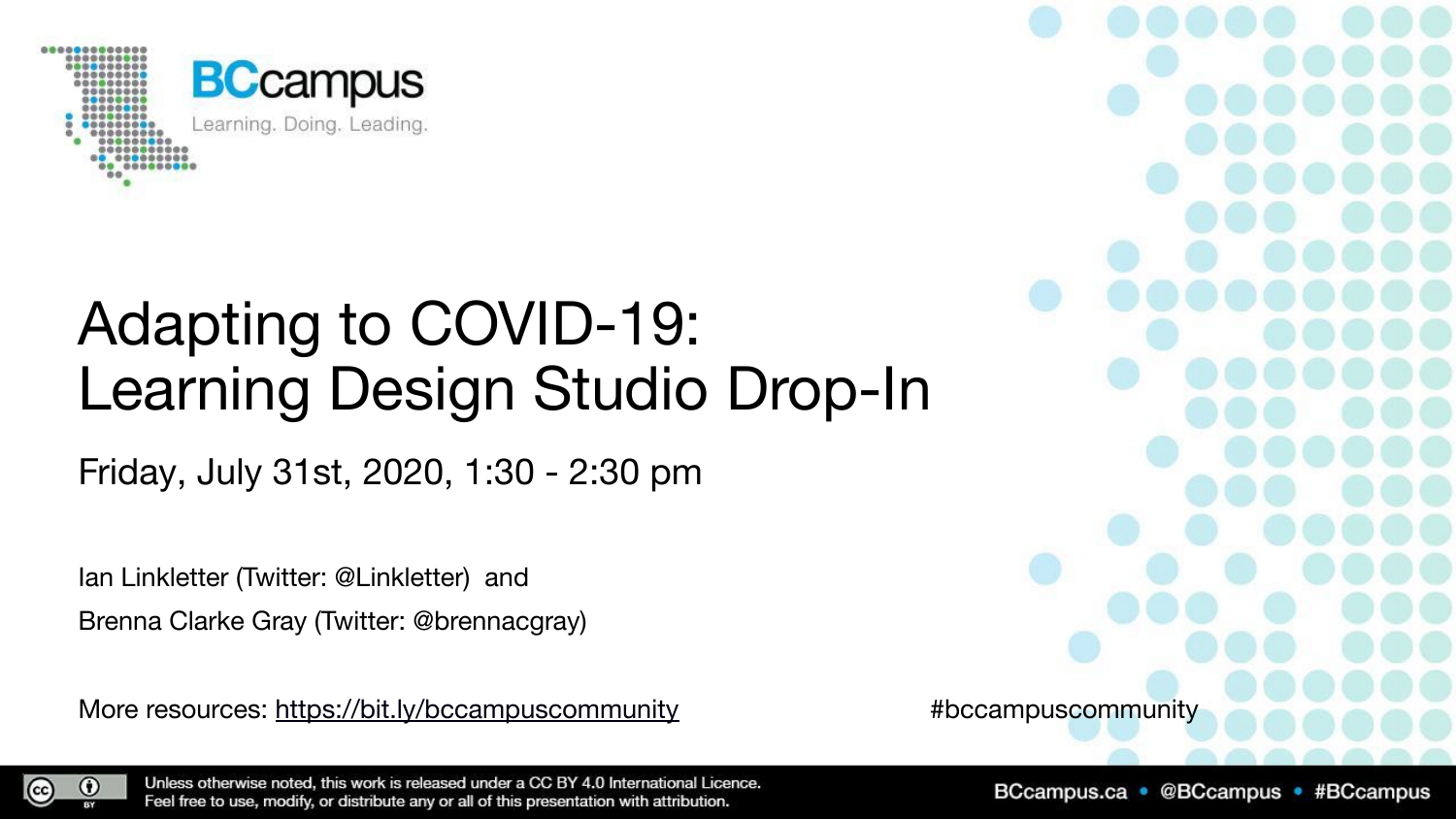

## Territorial Acknowledgement

We gratefully acknowledge and honour the territory and the lands on which we are gathered:

In Vancouver, the traditional lands of the Squamish, Tsleil-Waututh and Musqueam Nations.

In Victoria, the Lekwungen people (Songhees and Esquimalt Nations), and WSÁNEĆ (Saanich).

Ian joins us from the unceded traditional territories of the Musqueam, Squamish and Tsleil-Waututh Nations.

Brenna joins us from Tk'emlups te Secwepemc in Secwepemcúl'ecw.

And other numerous nations across British Columbia - share where you are joining us from in the chat!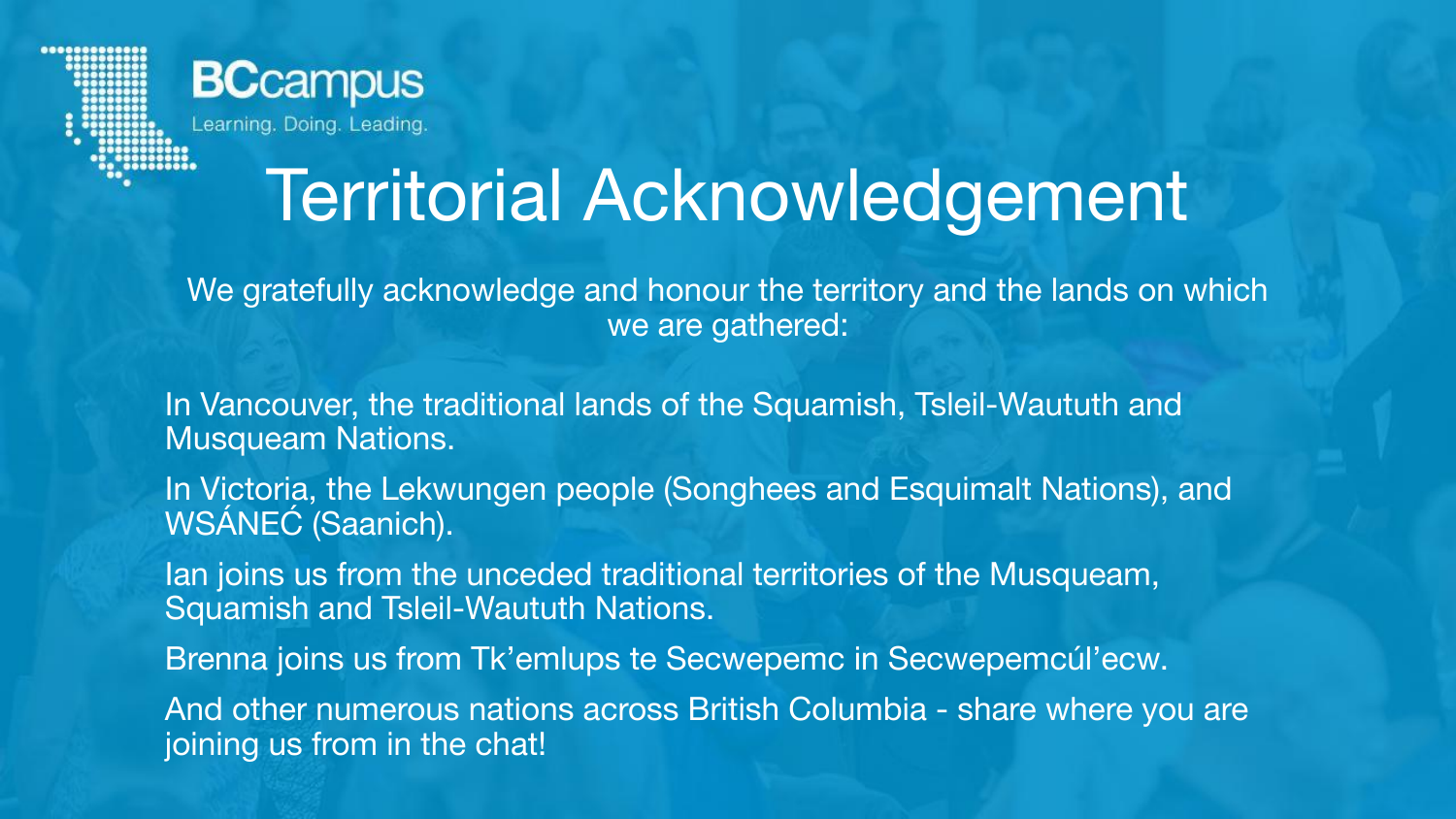## Design in the Time of Covid

- 1. Think now about how you will build community for students.
- 2. Strip course back to its essential components and ensure you are not over-assessing.
- 3. Are you assessing appropriately for the context? Can you replace high-stakes testing with reflective practice, for example.
- 4. Review policies and practices to make sure they are coherent with this moment (eg. relax late policies, do not require sick notes, etc).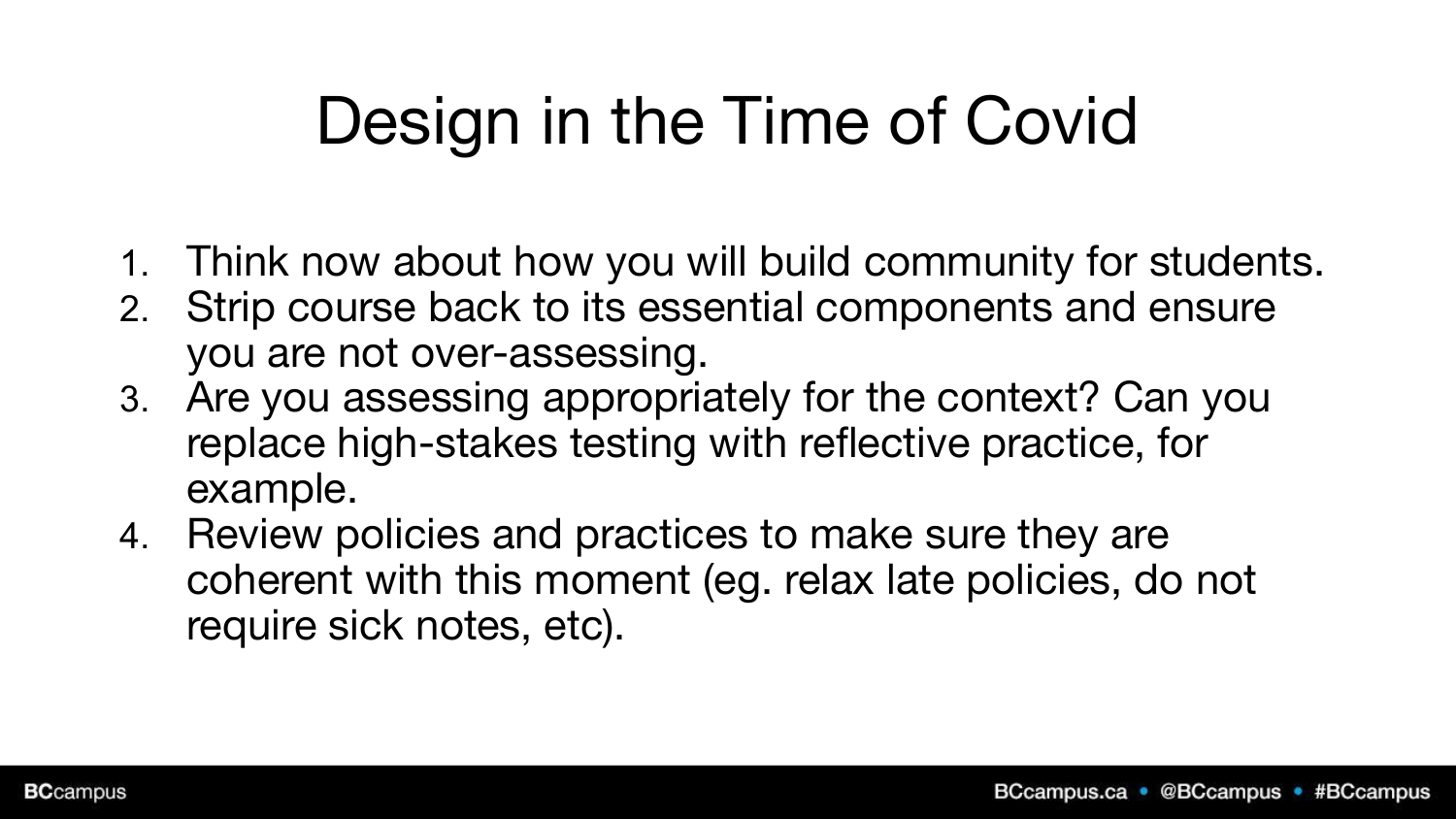#### Maximize Accessibility

- 1. Survey students about digital access and equity at the beginning of the term.
- 2. Offer course materials in multiple formats (eg. post video lecture AND transcript AND slide deck).
- 3. Take the time to caption videos; provide them as captions and as a transcript.
- 4. Avoid long videos! Attention sweet spot is 5-6 minutes. Use video to *underscore* key points delivered by other methods.
- 5. Test your course space with a tool like Read&Write to see how it works with screen readers.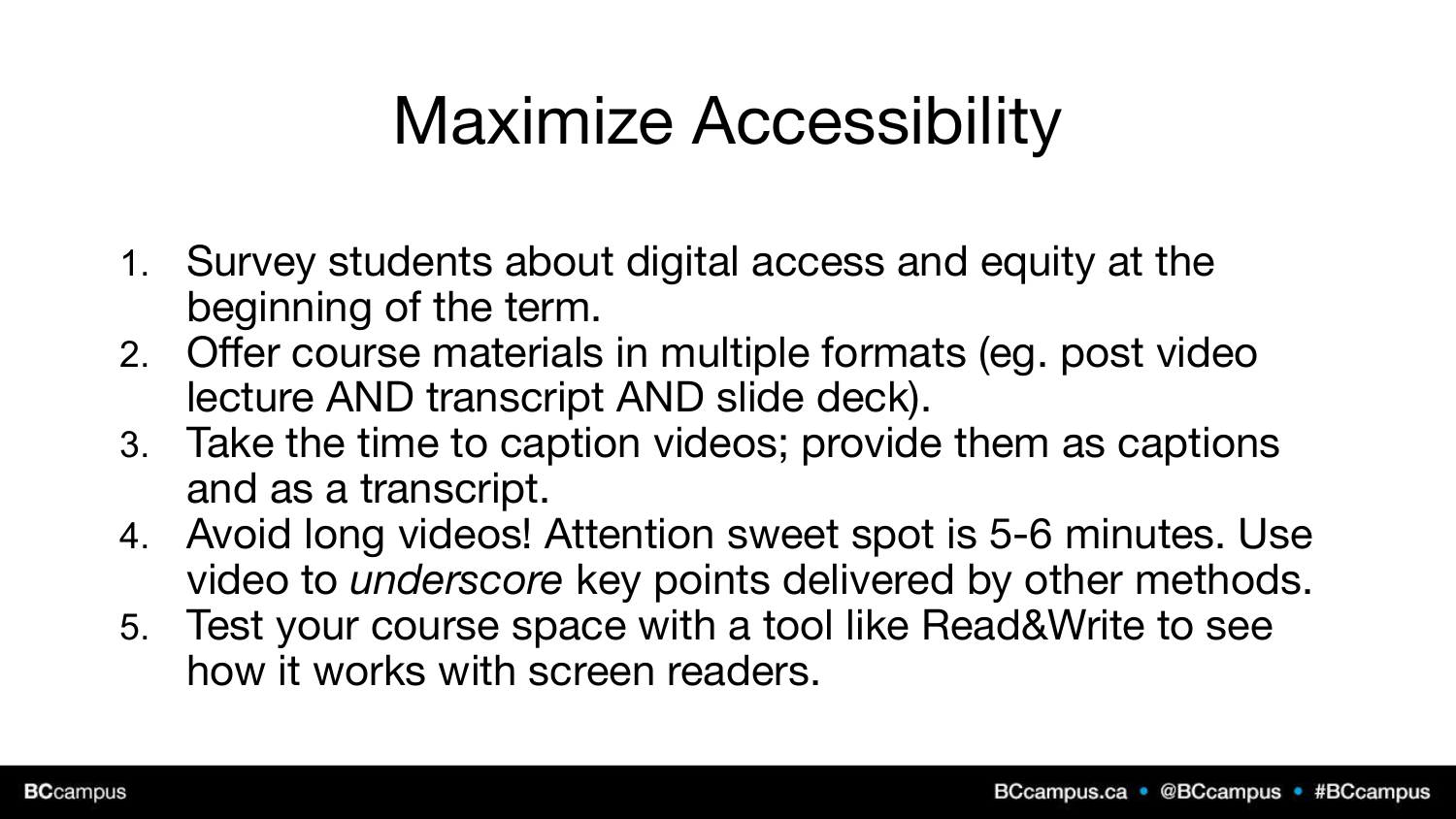

#### **BCcampus**

#### Future Drop-In Sessions

Friday, August 7, 1:30 - 2:30 The Technology Toolkit

Friday, August 14, 1:30 - 2:30 Multimedia (Audio/Video/H5P) Help Friday, August 21, 1:30 - 2:30 Learning Design Studio